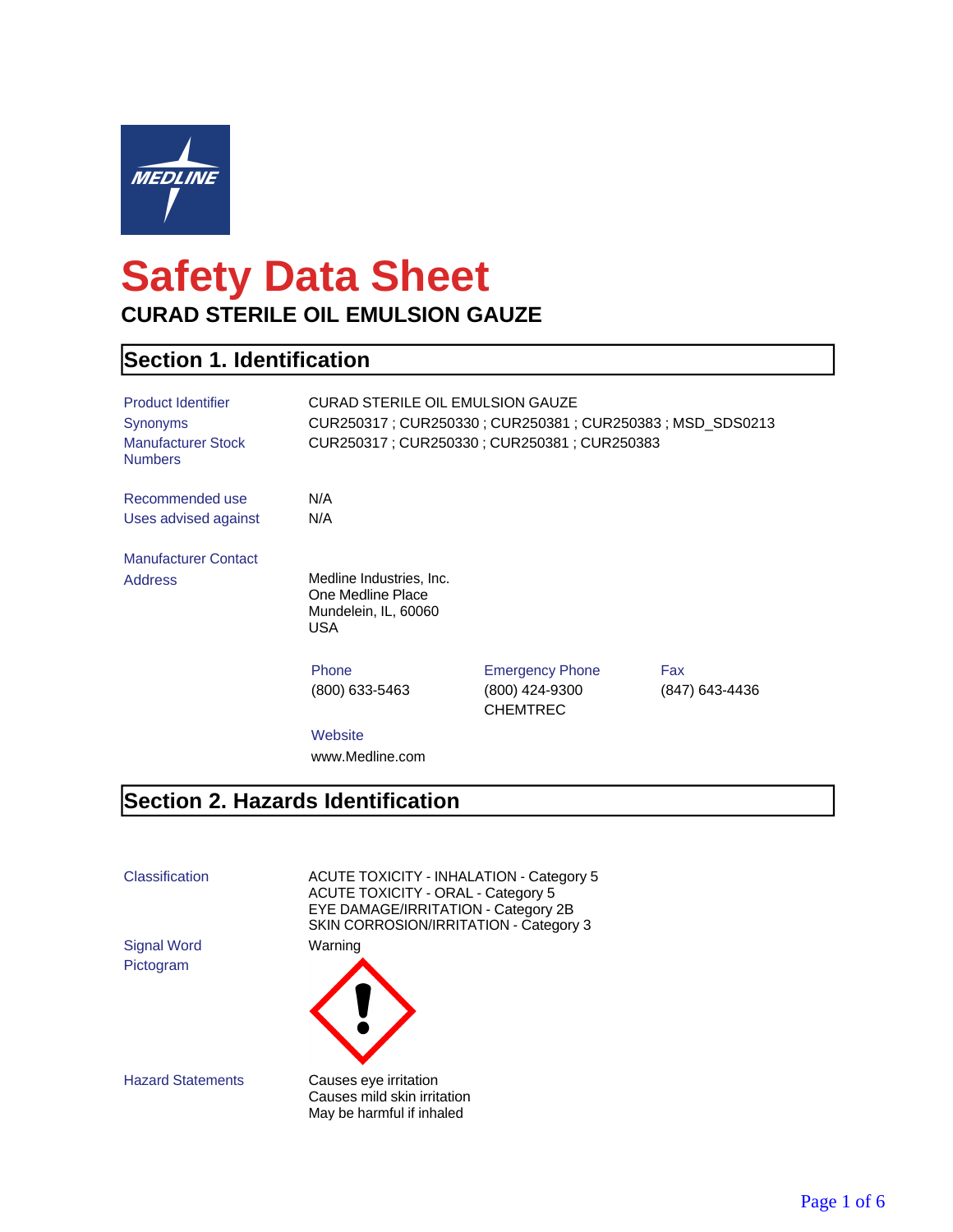|                                            | May be harmful if swallowed                                                                                                                                                                                                                                                                                                                                                      |
|--------------------------------------------|----------------------------------------------------------------------------------------------------------------------------------------------------------------------------------------------------------------------------------------------------------------------------------------------------------------------------------------------------------------------------------|
| <b>Precautionary Statements</b>            |                                                                                                                                                                                                                                                                                                                                                                                  |
| Response                                   | Call a poison center/doctor if you feel unwell.<br>If eye irritation persists: Get medical advice/attention.<br>If in eyes: Rinse cautiously with water for several minutes. Remove contact lenses, if<br>present and easy to do. Continue rinsing.<br>IF INHALED: Call a POISON CENTER or doctor if you feel unwell<br>If skin irritation occurs: Get medical advice/attention. |
| Prevention                                 | Wash affected area thoroughly after handling.                                                                                                                                                                                                                                                                                                                                    |
| <b>Storage</b>                             | N/A                                                                                                                                                                                                                                                                                                                                                                              |
| <b>Disposal</b>                            | N/A                                                                                                                                                                                                                                                                                                                                                                              |
| Ingredients of unknown<br>toxicity         | 0%                                                                                                                                                                                                                                                                                                                                                                               |
| <b>Hazards not Otherwise</b><br>Classified |                                                                                                                                                                                                                                                                                                                                                                                  |
|                                            | No Data Available                                                                                                                                                                                                                                                                                                                                                                |

## **Section 3. Ingredients**

| CAS       | <b>Ingredient Name</b> | <b>Weight %</b> |
|-----------|------------------------|-----------------|
| 8042-47-5 | White mineral oil      | N.A. %          |

**Occupational exposure limits, if available, are listed in Section 8.**

### **Section 4. First-Aid Measures**

| <b>General Advice:</b> | Take proper precautions to ensure your own health and safety before attempting<br>rescue and providing first aid. Consult a physician. Show this safety data sheet to<br>the doctor in attendance. Move out of dangerous area. |
|------------------------|--------------------------------------------------------------------------------------------------------------------------------------------------------------------------------------------------------------------------------|
| Eye Contact:           | Flush eyes with large amounts of water for at least 15 minutes. Remove contact<br>lenses, if worn. If irritation persists, seek medical attention.                                                                             |
| Inhalation:            | Causes respiratory tract irritation. Chronic exposure may cause lung damage.                                                                                                                                                   |
| Ingestion:             | Never give anything by mouth to an unconscious person. Rinse mouth with water.<br>Get medical attention if discomfort occurs                                                                                                   |

## **Section 5. Fire Fighting Measures**

| Suitable Extinguishing<br>Media   | In case of fire, use Water spray, Carbon Dioxide (CO2), Foam, Dry Chemical   |
|-----------------------------------|------------------------------------------------------------------------------|
| Unsuitable Extinguishing<br>Media | N.A.                                                                         |
| <b>Special Fire Fighting</b>      | As in any fire, wear self-contained breathing apparatus pressure-demand.     |
| Procedures:                       | MSHA/NIOSH (approved or equivalent) and full protective gear.                |
| Unusual Fire and Explosion        | During a fire, irritating and highly toxic gases may be generated by thermal |
| <b>Hazards</b>                    | decomposition or combustion.                                                 |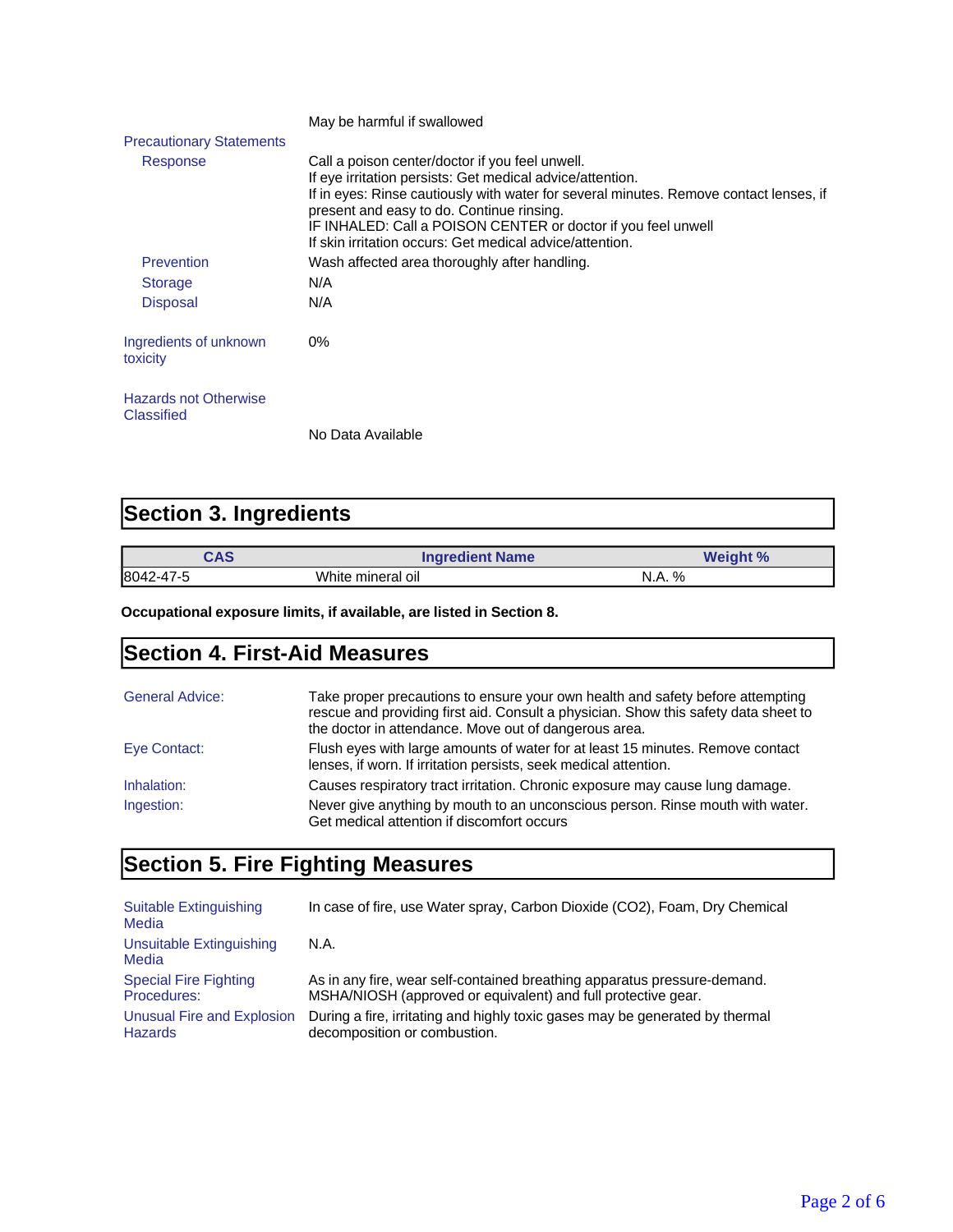## **Section 6. Accidental Release Measures**

| Non-hazardous Small Spill: | Should be cleaned up at the time of the spill. Take all necessary precautions and<br>wear any personal protective equipment that is applicable. Dispose of per local and<br>state regulations. |
|----------------------------|------------------------------------------------------------------------------------------------------------------------------------------------------------------------------------------------|
| Non-hazardous Large Spill: | Should be cleaned up at the time of the spill. May require special treatment,<br>equipment and/or emergency assistance. Dispose of per local and state<br>regulations.                         |

## **Section 7. Handling and Storage**

| Handling Non-hazardous: | This product is considered to be an article which does not release or otherwise<br>result in exposure to a hazardous chemical under nomal use conditions. |
|-------------------------|-----------------------------------------------------------------------------------------------------------------------------------------------------------|
| Storage Non-hazardous:  | Store in original package. Discard unused portion. Do not reuse. No special<br>storage conditions required.                                               |

## **Section 8. Exposure Controls/Personal Protection**

| <b>Occupational Exposure</b><br>Limits  | Ingredient Name                                                                                                                                                                                                                                    | <b>ACGIH TLV</b> | <b>OSHA PEL</b> | <b>STEL</b> |
|-----------------------------------------|----------------------------------------------------------------------------------------------------------------------------------------------------------------------------------------------------------------------------------------------------|------------------|-----------------|-------------|
|                                         | White mineral oil                                                                                                                                                                                                                                  | N/A              | N/A             | N/A         |
| <b>Personal Protective</b><br>Equipment | N/A                                                                                                                                                                                                                                                |                  |                 |             |
| <b>Engineering Controls:</b>            | Ventilation.                                                                                                                                                                                                                                       |                  |                 |             |
| Eye Protection:                         | None required for normal use. For prolonged exposure, use appropriate goggles,<br>protective clothing and gloves.                                                                                                                                  |                  |                 |             |
| <b>Skin Protection:</b>                 | None required for normal use. For prolonged exposure, use appropriate goggles,<br>protective clothing and gloves.                                                                                                                                  |                  |                 |             |
| Other protective equipment:             | Wear appropriate clothing to prevent repeated or prolonged skin contact.                                                                                                                                                                           |                  |                 |             |
| Work/hygienic practices:                | Handle in accordance with good industrial hygiene and safety practice. Wash<br>thoroughly with soap and water after handling and before eating, drinking, or using<br>tobacco. Safety shower and eye wash should be available close to work areas. |                  |                 |             |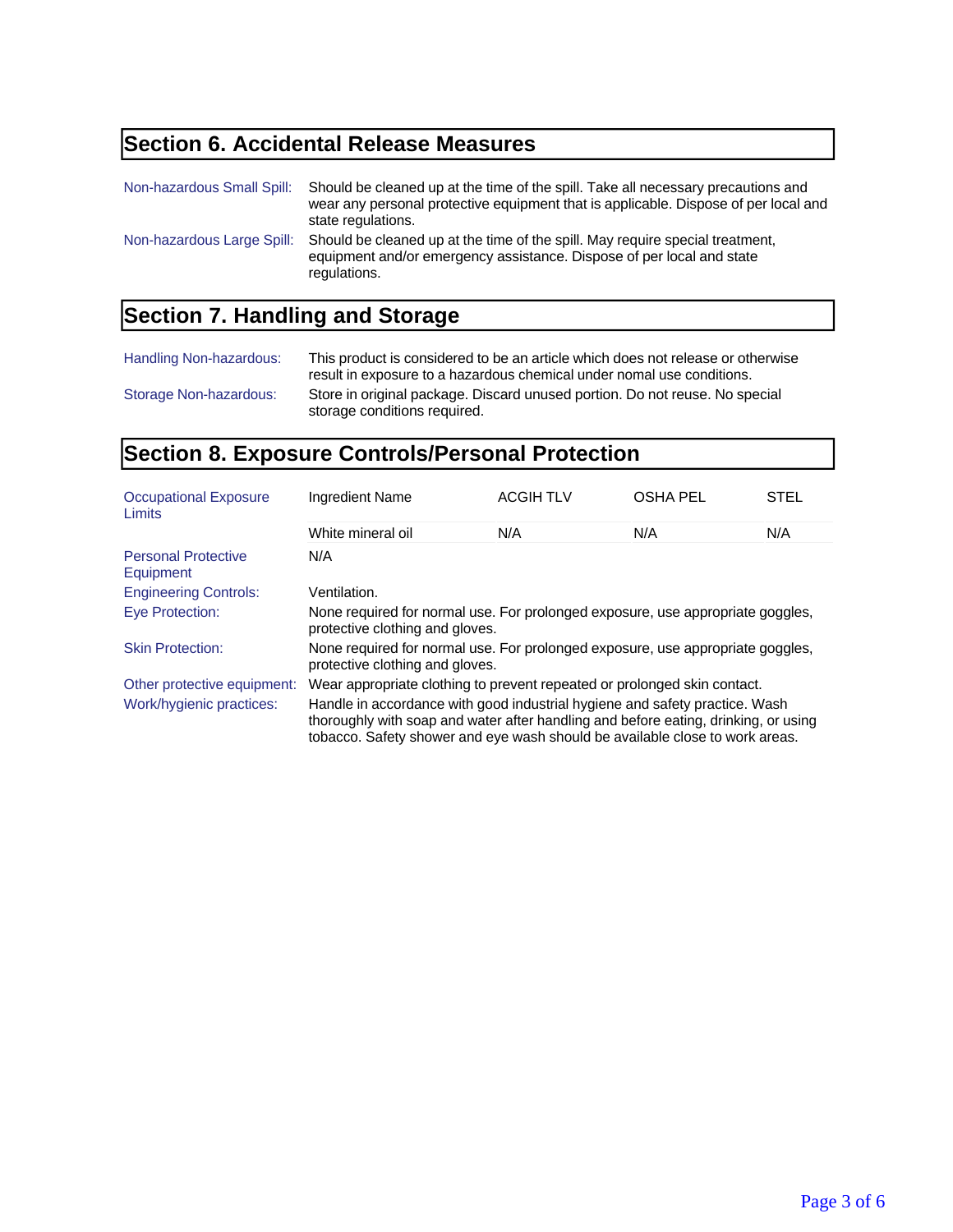#### **Section 9. Physical and Chemical Properties**

| <b>Physical State</b>                 | Liquid                        |
|---------------------------------------|-------------------------------|
| Color                                 | Water-white                   |
| Odor                                  | None                          |
| <b>Odor Threshold</b>                 | N.A.                          |
| <b>Solubility</b>                     | Insoluble in<br>water         |
| Partition coefficient Water/n-octanol | N.A.                          |
| VOC%                                  | N/A                           |
| <b>Viscosity</b>                      | N.A.                          |
| <b>Specific Gravity</b>               | 1                             |
| <b>Density lbs/Gal</b>                | N/A                           |
| Pounds per Cubic Foot                 | N/A                           |
| <b>Flash Point</b>                    | Greater than<br>$160^\circ$ C |
| <b>FP Method</b>                      | N.A.                          |
| Ph                                    | N.A.                          |
| <b>Melting Point</b>                  | N.A.                          |
| <b>Boiling Point</b>                  | N.A.                          |
| <b>Boiling Range</b>                  | N.A.                          |
| LEL                                   | N/A                           |
| UEL                                   | N/A                           |
| <b>Evaporation Rate</b>               | N.A.                          |
| Flammability                          | N.A.                          |
| <b>Decomposition Temperature</b>      | N.A.                          |
| <b>Auto-ignition Temperature</b>      | N.A.                          |
| <b>Vapor Pressure</b>                 | $< 0.1$ mm Hg                 |
| <b>Vapor Density</b>                  | N.A.                          |

#### **Section 10. Stability and Reactivity**

Stability: Stable. Conditions to avoid: N.A.

Hazardous Polymerization Has not been reported.

#### **Section 11. Toxicological Information**

Carcinogenicity: White mineral oil CAS No. 8042-47-5 ACGIH listed: No White mineral oil CAS No. 8042-47-5 IARC listed: No White mineral oil CAS No. 8042-47-5 NTP listed: No White mineral oil CAS No. 8042-47-5 CA Prop 65: No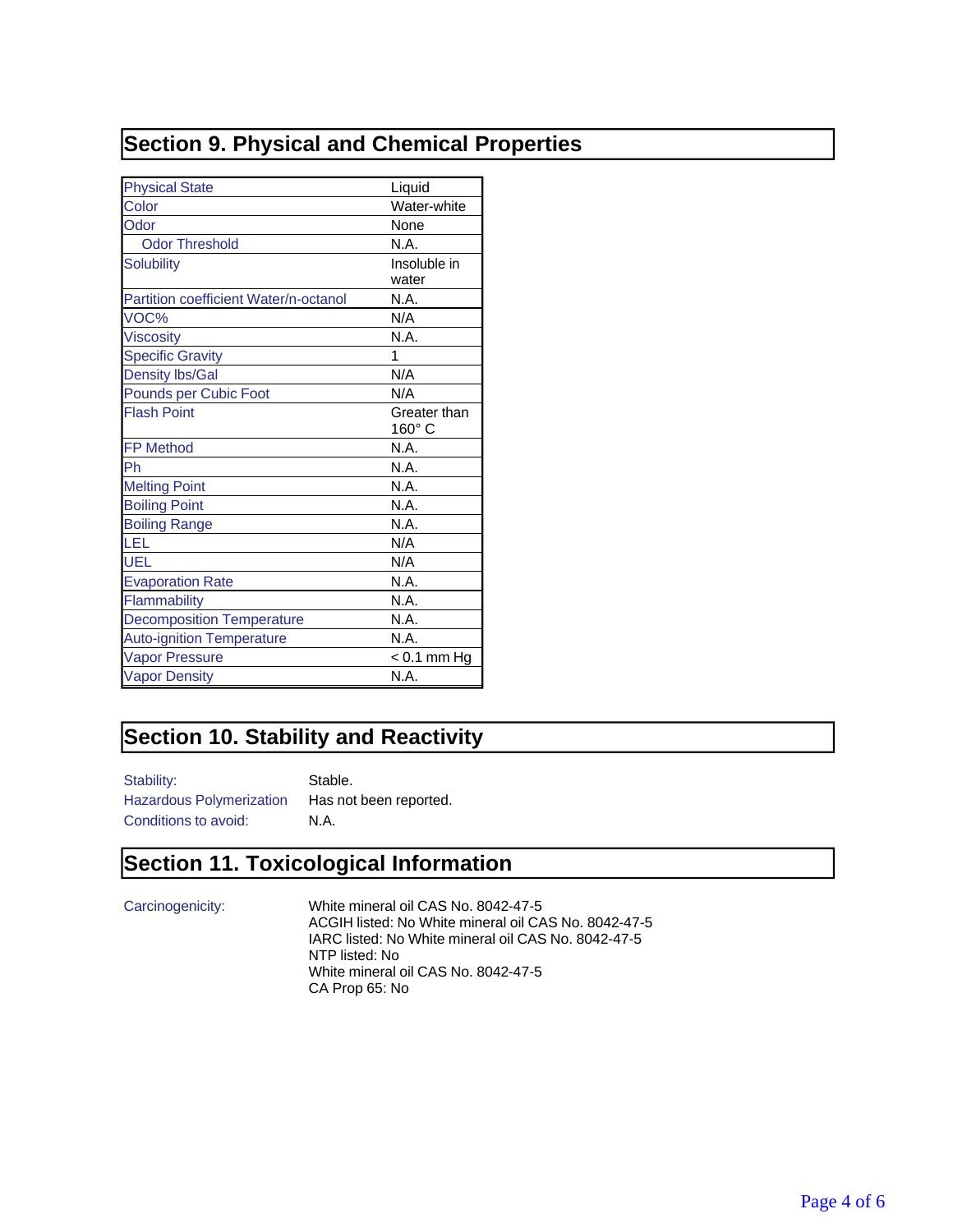### **Section 12. Ecological Information**

| Toxicity:                  | N.A. |
|----------------------------|------|
| Persistence and            | N.A. |
| degradability:             |      |
| Bioaccumulative potential: | N.A. |
| Mobility in soil:          | N.A. |
| Other adverse effects:     | N.A. |

#### **Section 13. Disposal**

Waste Disposal: Waste must be disposed of in accordance with federal, state and local environmental control regulations.

#### **Section 14. Transport Information**

| <b>UN Number</b>               | N/A           |
|--------------------------------|---------------|
| <b>UN Proper Shipping Name</b> | Not Regulated |
| <b>DOT Classification</b>      | Not Regulated |
| <b>Packing Group</b>           | Not Regulated |

#### **Section 15. Regulatory Information**

| <b>SARA 302:</b><br><b>SARA 313:</b><br>TSCA:<br><b>CERCLA Hazardous</b><br>Substance List:<br>Clean Air Act (CAA) Section N.A.<br>112, 112 (r):<br><b>State Regulations:</b> | SARA 311/312: | N.A. |
|-------------------------------------------------------------------------------------------------------------------------------------------------------------------------------|---------------|------|
|                                                                                                                                                                               |               | N.A. |
|                                                                                                                                                                               |               | N.A. |
|                                                                                                                                                                               |               | N.A. |
|                                                                                                                                                                               |               | N.A. |
|                                                                                                                                                                               |               |      |
|                                                                                                                                                                               |               | N.A. |